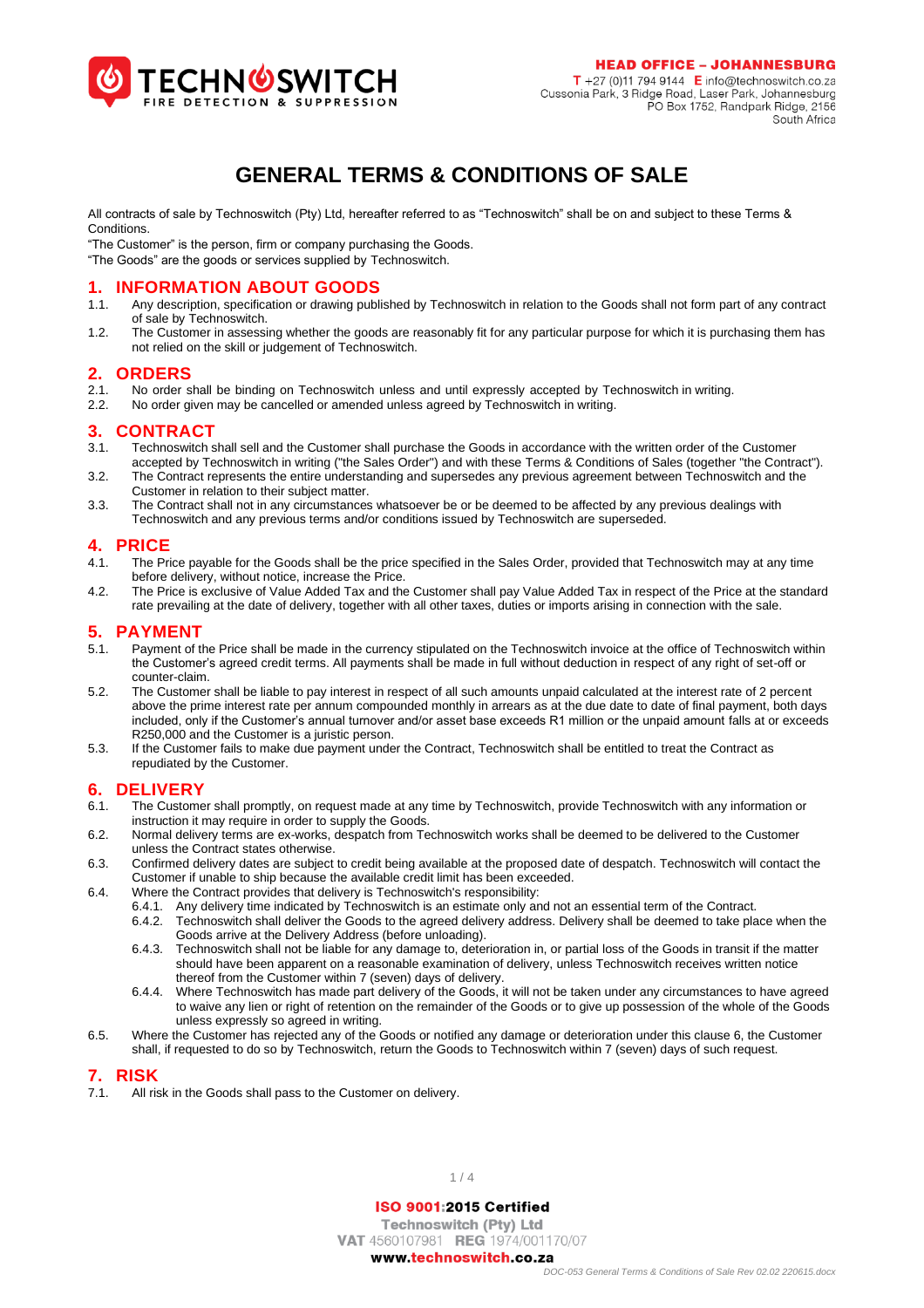

# **8. RETENTION OF TITLE** 8.1. Notwithstanding delivery and the

- Notwithstanding delivery and the passing of risk, property in and title to, the Goods shall remain with Technoswitch and shall not pass to the Customer until Technoswitch has received payment of the full price of (a) all Goods the subject of this Contract and (b) all other Goods supplied by Technoswitch to the Customer under any contract whatsoever. Payment of the full price shall include, without limitation, the amount of any interest or other sum payable under the terms of this and all other contracts between Technoswitch and the Customer.
- 8.2. During such time as the property in the Goods remain in Technoswitch the Customer shall store the Goods separately from all other goods and in such a way as clearly to indicate at all times that the said property remains in Technoswitch. Technoswitch's representatives shall be allowed to enter at all reasonable times upon any land or buildings on or in which the Goods may be situated for the purpose of inspecting the way in which the Goods are being kept.
- 8.3. During such time as the property in the Goods remains in Technoswitch, the Customer in possession of the Goods shall hold the Goods as bailee of Technoswitch and shall have power to deal with the Goods in normal course of its business.
- 8.4. If the Customer shall sell any of the Goods it shall hold all the proceeds of sale as trustee for Technoswitch and shall (until payment of such proceeds to Technoswitch) place such proceeds in a separate bank account and hold the same to the order of .<br>Technoswitch

### **9. INTELLECTUAL PROPERTY**<br>9.1 All patent design trademark service ma

- All patent, design, trademark, service mark, copyrights and other industrial or intellectual property rights of Technoswitch of whatever nature in respect of the Goods, any of their constituent parts, their packaging or other material supplied with the Goods shall remain the absolute property of and vested in Technoswitch.
- 9.2. The Customer shall indemnify and keep indemnified Technoswitch against any and all loss, damage, claims costs and expenses whatsoever suffered or incurred by Technoswitch in connection with any infringement of any patent, design, trademark, service mark, copyright or other industrial on intellectual property right of any other person in connection with Technoswitch's use or application in relation to the Goods or possession of any material or information or instruction supplied by the Customer in relation to the Goods.

#### **10. WARRANTY**

- 10.1. Technoswitch warrants that save only as provided in the Conditions the Goods will on delivery correspond with Technoswitch's specification in respect of them current at the time of delivery.
- <span id="page-1-0"></span>10.2. Technoswitch warrants to the applicant that the goods purchased by it from Technoswitch will be free from defects in materials and workmanship for the period stated in below table from the date of the invoice rendered by Technoswitch to the applicant for the goods purchased by the applicant ("the warranty period").

| <b>Product Manufacturer</b>               | Warranty  |
|-------------------------------------------|-----------|
| Advanced                                  | 3 years   |
| Apollo                                    | 10 years  |
| <b>BlazeCut</b>                           | 2 years   |
| <b>Cranford Controls</b>                  | 1 year    |
| <b>Detector Testers</b>                   | 1 year    |
| <b>Dycon Power Solutions</b>              | 3 years   |
| FFF                                       | 3 years   |
| Fireaway (Stat-X)                         | 1.5 years |
| <b>FST Fire &amp; Security Techniques</b> | 1 year    |
| Geofire                                   | 2 years   |
| Haes Systems                              | 3 years   |
| Hansentek (Neola)                         | 2 years   |
| KAC                                       | 3 years   |
| Klaxon                                    | 1 year    |
| Patol                                     | 1 year    |
| Plimat                                    | 1 year    |
| Protectowire                              | 1 year    |
| Rotarex                                   | 1 year    |
| Securiton                                 | 2 years   |
| Vimpex                                    | 2 years   |
| Spectrex (20/20 & Mini-series)            | 3 years   |
| Spectrex (40/40 series)                   | 5 years   |
| Technoswitch                              | 3 years   |
| <b>Technoswitch EVCS</b>                  | 1 year    |
| Teletek                                   | 2 years   |
| The Fire Beam                             | 5 years   |
| X-Sense                                   | 1 year    |
| <b>Xtralis</b>                            | 2 years   |
| All other Suppliers not listed above      | 1 year    |

10.3. Technoswitch shall not be liable under claus[e 10.2 above](#page-1-0) if:

10.3.1. The Customer makes any further use of the Goods after giving notice in accordance with claus[e 10.2;](#page-1-0)

- 10.3.2. The defect arises because the Customer failed to follow Technoswitch's oral or written instructions as to the installation, use, maintenance or cleaning of the Goods or (if there are none) good trade practice;
- 10.3.3. The Customer alters or repairs the Goods without Technoswitch's prior written consent;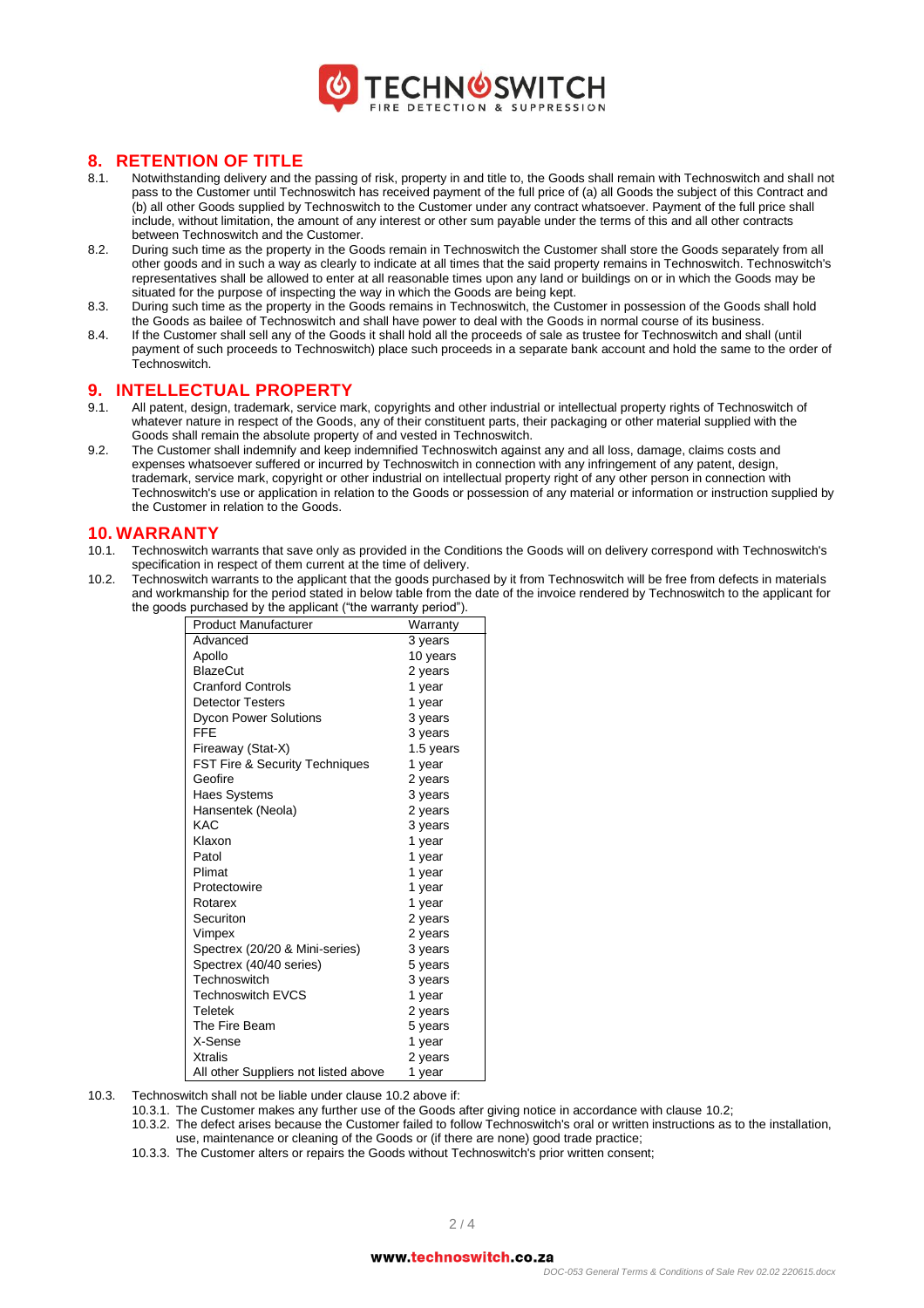

- 10.3.4. The defect arises as a result of fair wear and tear, wilful damage, negligence or abnormal storage or working conditions. For example, the Customer will be responsible for replacing parts that are expected to have a limited working life, such as batteries and rubber seals;
- 10.3.5. The defect arises as a result of electrical or power supply failure.
- 10.4. Any notice of defect in the condition or performance of the Goods given by the Customer under claus[e 10.2](#page-1-0) shall be made in writing to Technoswitch within a reasonable time of discovery.
- 10.5. The benefit of the warranty under claus[e 10.2](#page-1-0) is not transferable.

#### **11. RETURNS**

11.1. No return of Goods shall be accepted without a Returns Material Authorisation (RMA). All Non-Warranty returns will be subject to a discretionary handling fee. Please refer to Technoswitch's RMA process for complete details.

#### **12. LIABILITY**

- 12.1. Save only as provided in these Conditions Technoswitch shall not be liable for any defect in the Goods caused by the manufacture of the Goods in accordance with any material, information or instruction supplied or provided by the Customer. The Customer shall indemnify and keep indemnified Technoswitch against any and all loss, damage, claims, costs and expenses suffered or incurred by Technoswitch in connection with any such defect.
- 12.2. Save only as provided in these Conditions Technoswitch shall not in any event be liable for any special, indirect or consequential loss, damage, costs or claims including but not limited to loss or damage resulting from negligence and loss of profit or revenue.
- 12.3. Technoswitch's aggregate liability to the Customer in respect of any and all causes of action arising at any time in connection with the Goods, the Contract or its other subject-matter shall not exceed 125% of the price of the defective goods, which sum the Customer agrees is reasonable.
- 12.4. These Condition shall not exclude, restrict or limit any liability the exclusion, restriction or limitation of which is for the time being prohibited by legislation or any right or remedy in respect of any such liability.
- 12.5. Each of the exclusions, restrictions and limitations of Technoswitch's liability in these Conditions shall be separate and severable from every other such exclusion, restriction or limitation. If a court or competent jurisdiction finds any such exclusion, restriction or limitations to be unenforceable to any extent the exclusions, restrictions and limitations shall save to such extent remain in full force and effect.

#### **13. USE AND SAFETY**

- 13.1. The Goods are designed only for use in accordance with Technoswitch's operating and maintenance instructions in relation to the Goods at the time of delivery. Technoswitch warns that use, repair or adaption of the Goods in any other manner may result in damage to the Goods or other property and/or affect the safety of the Goods.
- 13.2. Save only as provided in these Conditions Technoswitch shall not be liable for any loss or damage caused wholly or partly by the fitment to the Goods or any part, accessory or item of equipment which has not been manufactured or approved by Technoswitch or by misuse of the Goods or failure to follow operating or maintenance instructions supplied by Technoswitch. The Customer shall indemnify and keep indemnified Technoswitch against any and all claims whatsoever in respect of any such loss or damage.

### **14. GOODS PURCHASED FOR RESALE**

- 14.1. In respect of any goods which are purchased by the Customer for resale, the Customer shall not apply its own trade or other marks to the Goods or their packaging without the written consent of Technoswitch.
- 14.2. In respect of any Goods which are purchased by the Customer for resale, the Customer shall not alter or interfere with the Goods and shall comply with all applicable legislative and other requirements and standards and Technoswitch's instructions in relation to the storage, handling and safety of the Goods. Technoswitch shall indemnify and keep indemnified Technoswitch against any and all loss, damage, claims, costs and expenses suffered or incurred by Technoswitch arising from any failure by the Customer to comply with this Condition.

# **15. DEFAULT AND TERMINATION**

- <span id="page-2-1"></span>15.1. If any of the events specified in clause [15.2](#page-2-0) occurs all monies accrued owing under the Contract shall become immediately due and payable and Technoswitch shall be entitled at any time thereafter to terminate the Contract and any other contract between Technoswitch and the Customer by notice and/or to suspend further deliveries of Goods the subject of any or all such contracts.
- <span id="page-2-0"></span>15.2. The events referred to in clause [15.1](#page-2-1) are:
	- 15.2.1. the Customer makes default in or commits a breach of the Contract;
	- 15.2.2. any distress or execution is levied upon the Customer's property or assets;
	- 15.2.3. the Customer makes or offers or proposes to make any arrangement or composition with its creditors, any resolution or petition to wind up the Customer is passed or presented, any petition for a bankruptcy order is made against the Customer, or a receiver or manager of the Customer's undertaking, property or assets or any part thereof is appointed; or
	- 15.2.4. the Customer fails to provide any letter of credit, bill of exchange or other security requested by Technoswitch.

#### **16. FORCE MAJEURE**

16.1. Should Technoswitch be prevented from or hindered or delayed in performing any of its obligations under the Contract by reason of strike, lock-out or trade dispute, acts of national or local government or other authority, Act of God, storm, tempest, fire, flood, explosion, accident, theft, civil disturbance, insurrection or war or by any other cause whatsoever beyond Technoswitch's reasonable control then the Contract may be suspended and/or cancelled (whether or not while suspended) by Technoswitch without notice and Technoswitch shall have no liability in relation to any failure by it caused by such prevention, hindrance or delay, or any such delay, suspension or cancellation.